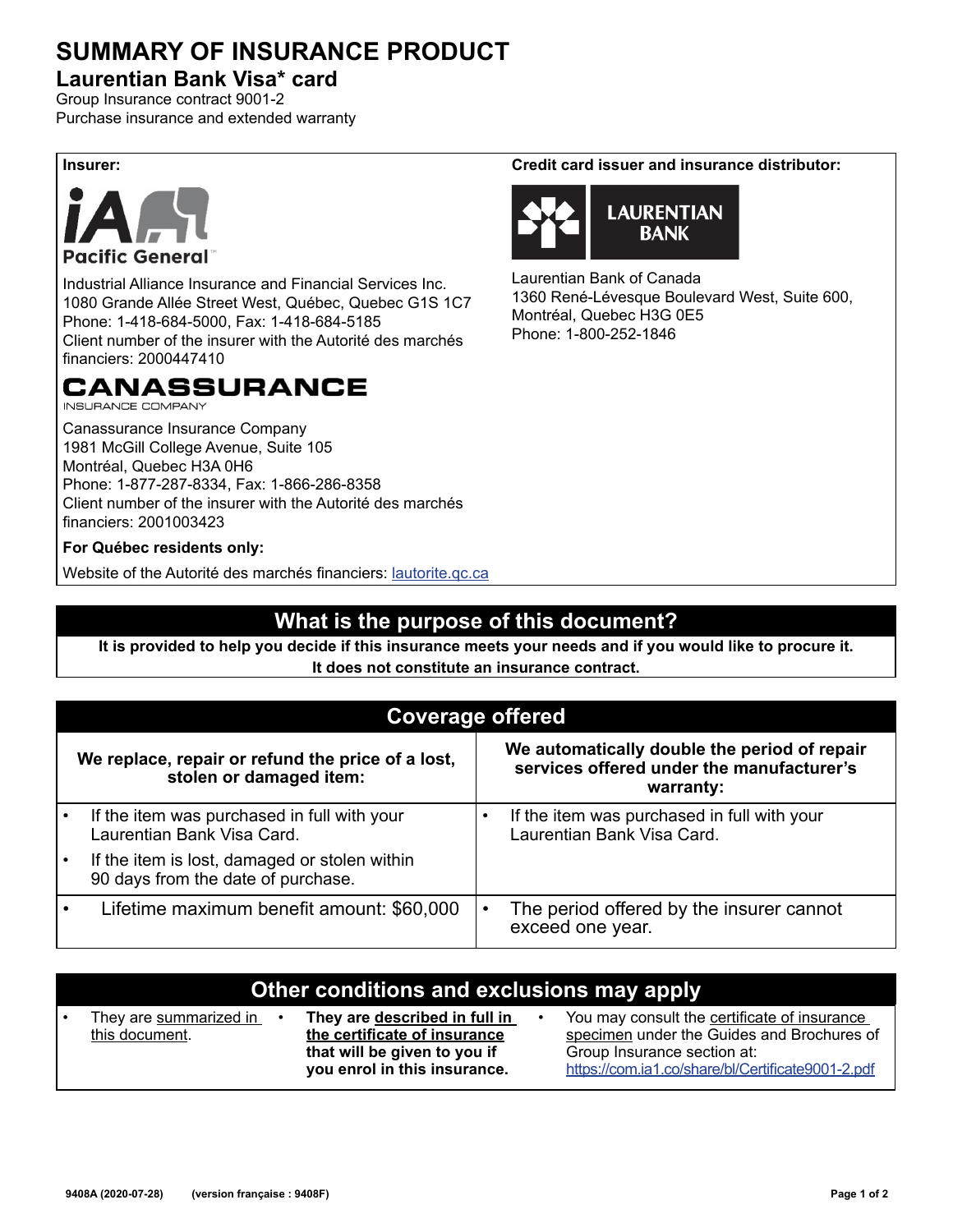|                                     | <b>Summary of the main conditions</b>                                                                                                       |                        |                                                                                              |  |  |  |  |
|-------------------------------------|---------------------------------------------------------------------------------------------------------------------------------------------|------------------------|----------------------------------------------------------------------------------------------|--|--|--|--|
| Who is eligible for this insurance? |                                                                                                                                             | How much does it cost? |                                                                                              |  |  |  |  |
|                                     | The cardholder, his spouse and his dependent children<br>traveling with him                                                                 | ٠                      | No additional fee will be charged for these benefits                                         |  |  |  |  |
|                                     | If they are full-time residents of Canada and are<br>covered under the applicable provincial health plan<br>of their province of residence. |                        |                                                                                              |  |  |  |  |
| To submit a claim: 1-877-287-8334   |                                                                                                                                             | In case of dispute     |                                                                                              |  |  |  |  |
|                                     | You must contact the Assistance Service and provide<br>them with the required documents within 90 days of<br>the event.                     | ٠                      | We are here to help, do not hesitate to contact us for<br>support.                           |  |  |  |  |
|                                     | You must provide the insurer with several documents                                                                                         |                        | If your claim is denied, you will have 1 year to contest<br>it in writing.                   |  |  |  |  |
|                                     | supporting your claim.<br>We will reply within 30 business days.                                                                            |                        | If you wish to review the complaint policy or file a<br>complaint you may do so by visiting: |  |  |  |  |
| If you change your mind             |                                                                                                                                             |                        | https://ia.ca/corporate/complaint/file-complaint.                                            |  |  |  |  |
|                                     | These protections may be cancelled at any time by<br>contacting the Laurentian Bank of Canada.                                              |                        |                                                                                              |  |  |  |  |

| <b>What is not covered</b>                                                                                                                                                                                                                                                                                                                                                                                                                          |                                                                                                                                                                                                                                                                                                                                                                                                                                                                                                                                                          |  |  |  |  |  |  |
|-----------------------------------------------------------------------------------------------------------------------------------------------------------------------------------------------------------------------------------------------------------------------------------------------------------------------------------------------------------------------------------------------------------------------------------------------------|----------------------------------------------------------------------------------------------------------------------------------------------------------------------------------------------------------------------------------------------------------------------------------------------------------------------------------------------------------------------------------------------------------------------------------------------------------------------------------------------------------------------------------------------------------|--|--|--|--|--|--|
| <b>Purchase Insurance</b>                                                                                                                                                                                                                                                                                                                                                                                                                           |                                                                                                                                                                                                                                                                                                                                                                                                                                                                                                                                                          |  |  |  |  |  |  |
| Certain goods<br>Traveller's cheques, cash (paper or coin), notes,<br>tickets, negotiable items or other numismatic goods;<br>Animals or plants;<br>$\bullet$<br>Damage or loss to sports equipment resulting from its<br>use:<br>All motor vehicles and their parts or accessories;<br>$\bullet$<br>Goods purchased by mail order before they were<br>$\bullet$<br>received and accepted by the insured;<br>Loss or theft of jewellery in luggage. | <b>Certain circumstances</b><br>Normal wear, abusive use or manufacturing defects;<br>$\bullet$<br>Hostilities of any kind, including war and rebellion;<br>$\bullet$<br>Fraud, seizure by the authorities, participation in illegal<br>$\bullet$<br>activities:<br>Floods, earthquakes, contamination by a radioactive<br>$\bullet$<br>substance:<br>Mysterious disappearance;<br>٠<br>Indirect damage and attorney's fees;<br>٠<br>Additional value of an item that is part of a set;<br>$\bullet$<br>Items covered by another insurance.<br>$\bullet$ |  |  |  |  |  |  |
| <b>Extended Warranty Insurance</b>                                                                                                                                                                                                                                                                                                                                                                                                                  |                                                                                                                                                                                                                                                                                                                                                                                                                                                                                                                                                          |  |  |  |  |  |  |
| Certain goods<br>Used items;<br>All motor vehicles and their parts or accessories;<br>$\bullet$<br>Items whose warranty is not valid in Canada.<br>$\bullet$                                                                                                                                                                                                                                                                                        | It also does not cover<br>Bodily injury, material damage or indirect damage;<br>Punitive or exemplary damages;<br>٠<br>Attorney's fees;<br>٠<br>Items covered under another insurance<br>$\bullet$                                                                                                                                                                                                                                                                                                                                                       |  |  |  |  |  |  |

#### **False statement**

• Any false statement on your part may result in the cancellation of this insurance or in your claim being denied.

## **You can't find the answer to your question?**

Customer Service: 1-877-287-8334

\*Trademark of Visa International Service Association and used under licence